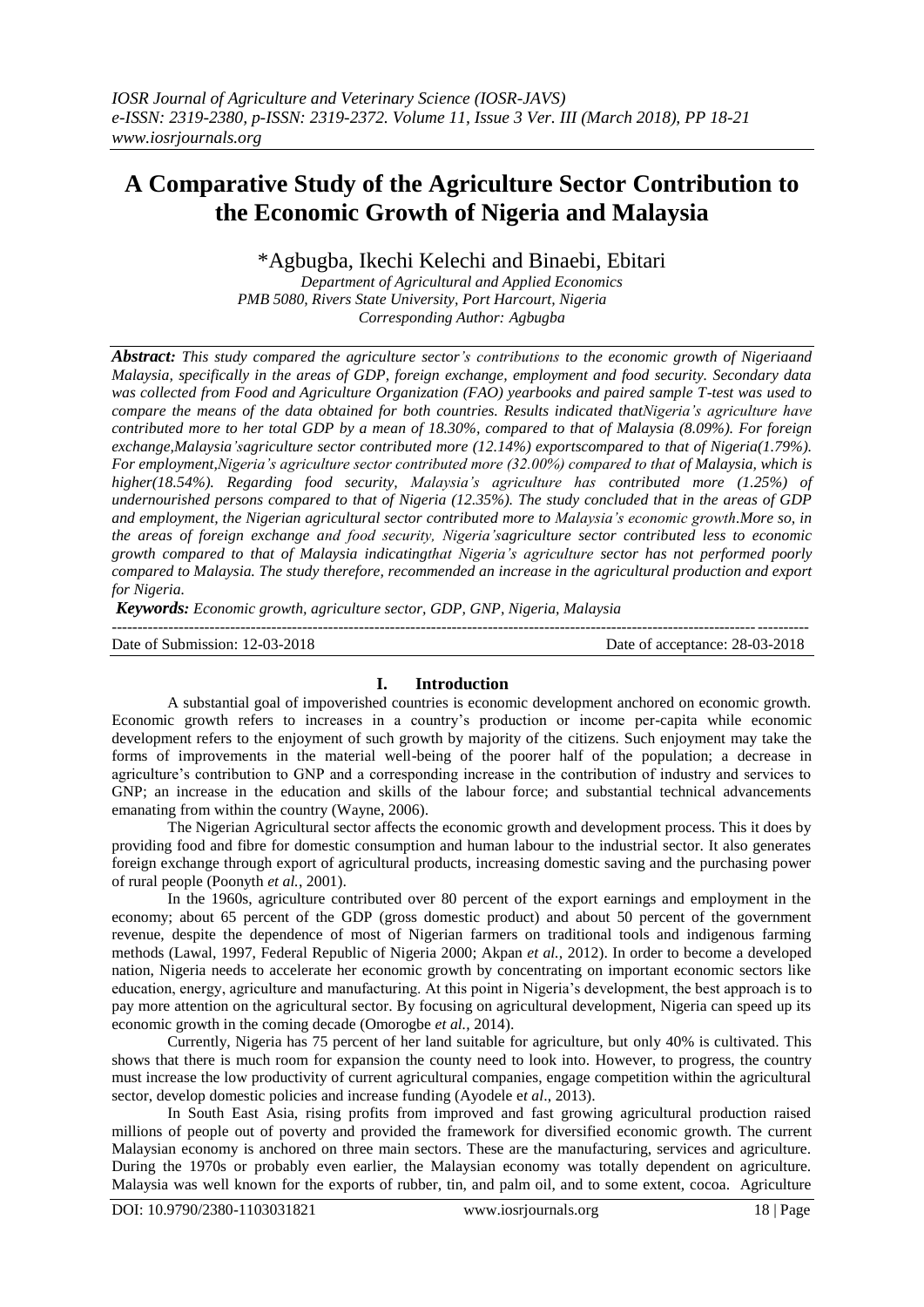with a 29.1% contribution to the GDP was the largest single sector. The economic metamorphosis, which occurred through the years, reduced the contribution of agriculture to the GDP to only 9.64 percent from 1995 to 1998 (Jalani *et al.*, 2000).

The agricultural sector is the third most important sector in the Malaysian economy to date. The agricultural sector has been the spine of the Malaysian economy for a very long period of time. During independence, it contributed 39.3 per cent to the Gross Domestic Product (GDP), generated 58.3 per cent of the total employment and about 50.0 per cent to export earnings. After independence, when the economy experienced diversification, the contribution of the sector diminished. However, in 1980 it still contributed 22.9 per cent of total GDP, 39.7 per cent to employment and less than 25 per cent to export earnings (World Bank, 2014).

In the year 1990, the sector contributed 18.7 per cent to total GDP, 26.0 per cent to total employment and 22.2 per cent to export earnings. The figures reduced further for 1995 and 2000. However, in the year 2000, despite the decrease, the sector still contributed 10.5 per cent to GDP, 13.0 per cent to employment and 7.2 percent to export earnings.

Nigeria and Malaysia share common historical antecedents. They gained their independence from the British rule (Tiku and Bullem, 2015). The federal system of government is practiced with bicameral legislature and the regions are inhabited by different racial and ethnic nationalities. Both economies were relatively resource rich. At independence, Malaysia in 1957 and Nigeria in 1960 were leading exporters of primary product because basically the climate in the countries is tropical. A comparison of Malaysia and Nigeria's growth record shows divergence in growth rates and differing structural changes to the economy. Malaysia, on the average has grown at a faster rate than Nigeria (Kareem, 2015).

Agriculture's share of GDP in 2009 has fallen to 7.7 from 33.6% in 1970, compared to Nigeria's 55.8% in 1970 and 40.3 per cent in 2009. Manufacturing in Malaysia accounted for 12.8% in 1970 and 26.5% in 2009 compared to Nigeria's 6.6% in 1970 and 15.5% in 2009, furthermore, the contribution of the service sector has increased to 57.4% in 2009, but in Nigeria, it stood at only 15.5% (World Bank, 2013).

Consequently, the two countries have adopted almost the same ideology in their developmental efforts. While Malaysia's development plans have move vigorously towards the attainment of its vision of becoming an advanced economy in 2020, its Nigerian equivalent, the Vision 2020 whose objective is to make Nigeria one of the 20 most industrialized economies by the year 2020, becomes a mirage (Tiku and Bullem, 2015).

From the above, Nigeria and Malaysia have similar history, development planning patterns and climate. It is generally believed that Malaysia has outperformed Nigeria in agriculture. This study is to evaluate the above perception by performance of their agricultural sectors.

#### **Objectives of the Study**

The broad objective of the study is to examine a comparative contribution of the agricultural sector to the economic growth of Nigeria and Malaysia. The specific objectives are:

i.)To compare the contribution of agriculture to the GDP of the study area.

ii.) To compare the contribution of agriculture to foreign exchange earnings.

iii.) To compare the contribution of agriculture to employment status.

iv.) To compare the contribution of agriculture to the food security status, taking data for the population of undernourished people for Nigeria and Malaysia as proxy.

### **Theoretical Framework**

According to Tolupe and Chinonso (2013), the importance of agriculture development in ensuring poverty reduction and economic growth hinges on the fact that 70% of the population is employed in the agriculture sector. The sector's role of food production, provision of resources for other sectors, creation of viable market and domestic savings gives credence to its importance in economic growth. In view of the existing controversy among development economists on the role of agriculture as a precondition for industrialization and economic growth, contributions of agriculture to economic growth were explored. Their study realized that economic growth does not impact on agriculture growth. This supports the notion that lack of investment in the sector may be responsible for the slow growth experienced in Nigerian agriculture. The study therefore reaffirm that agriculture is an engine of economic growth in Nigeria and efforts should be made to add value to the sector through increased investment.

According to Olajide, Akinlabi and Tijani (2014), on the whole, the agricultural sector contributes significantly to Nigeria's GDP. The employment base of the Nigerian economy is largely dependent on this sector. The finding showed that the agricultural sector contributes more than 30 percent to the economy i.e. 34.4 percent. As expected the agricultural sector contributes maximally to Nigerian economy more than 50 percent, but the low 34.4 percent is due to the neglect of agriculture when oil was discovered in a commercial quantity in the 1970s. It is well over due for the Nigerian economy to diversify. The negative perception and orientation of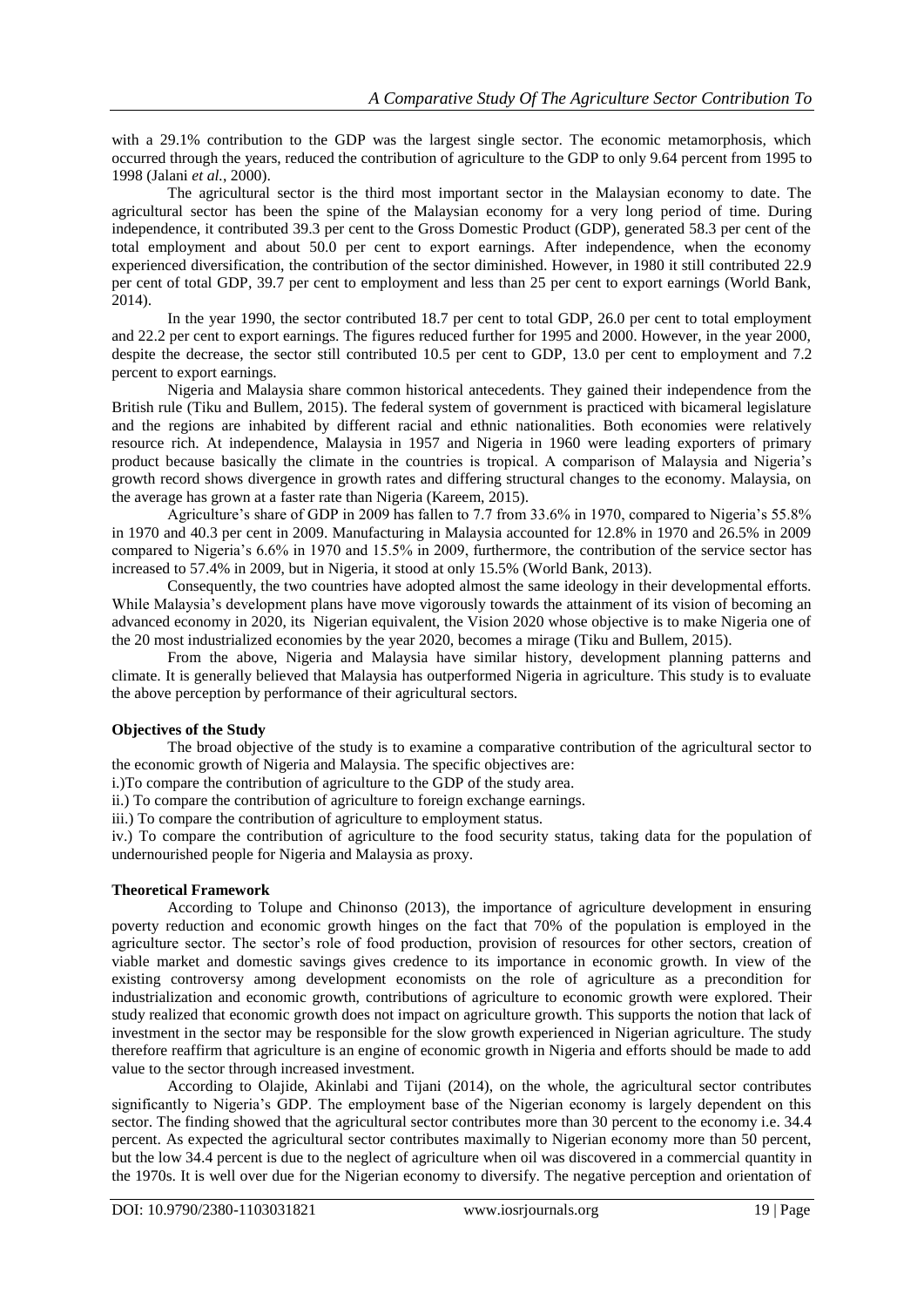the average Nigerian about agriculture sector should be disabused so that these sectors can contribute optimally to GDP.

#### **Research design**

## **II. Methodology**

For the research design,T-test was used to compare the means of the various data on gross domestic product, Employment, agricultural export and food security for both Nigeria and Malaysia.

### **Sources of Data**

The data used for this study are secondary data from Food and Agriculture Organisation (FAO) statistical yearbook such as

1) Agricultures GDP and its share in total GDP.

2) Economically active population in agriculture and share in total economically active population.

3) Share of agricultural imports and exports in total imports and exports

4) Number of undernourished population and proportion of total population

#### **Data collection method and sources**

The study is basically time series based. The data for the study for Nigeria and Malaysia were generated from Food and Agriculture Organisation (FAO) statistical yearbooks. The data which are secondary in nature covers the period between 1979-2016. The data shall include those on gross domestic product, Employment, agricultural export and food security.

#### **Data Analysis Technique**

The study adopted the paired sample t-test to compare means of the data on gross domestic product, Employment, agricultural export and food security. The statistical software SPSS was used to conduct the paired sample t-test.

## **III. Results And Discussion**

From the paired statistics results in table 2.0, the p-value is 0.005 which is less than 0.05 we conclude that there is significant difference between the percentage contribution of the agricultural sector to the GDP of Nigeria and Malaysia. From the descriptive statistics in Table 1.0, Nigeria's percentage mean 18.30 is greater than Malaysia's percentage mean 8.09, therefore Nigeria's agriculture have contributed more to her total GDP than Malaysia agriculture have contributed to Malaysia's total GDP during the period the study covered.

From the paired sample t- test in Table 4.0, the p-value is 0.000 which is less than 0.05; we conclude that there is significant difference between the percentage contribution of the agricultural sector to the total employment of Nigeria and Malaysia. The descriptive statistics results in Table 3.0, indicates that Nigeria's percentage mean 32.00 is greater than Malaysia's percentage mean 18.54. Therefore we conclude that the agricultural sector's contribution to total employment in Nigeria is greater than the agricultural sector contribution to total employment in Malaysia, for the time period the data was able to cover.

From the paired sample t-test in Table 6.0, the p-value is 0.003 which is less than 0.05 indicating a significant difference in agricultures contributions to foreign exchange of both nations. The descriptive statistics in table 5.0 indicates that Nigeria's percentage agricultural export mean is 1.79 while Malaysia's percentage agricultural export mean is 12.14. We therefore conclude that the agricultural sector have contributed more to Malaysia foreign exchange through agricultural export when compared to Nigeria, for the time period the data was able to cover.

The results from the paired sample t-test in Table 8.0 shows a p-value of 0.011 which is less than 0.05 indicating a significant difference in agricultures contribution to the food security of both Nations. Descriptive statistics from Table 7.0 shows that the percentage mean of Nigeria's undernourished population which is 12.35% is greater than Malaysia percentage mean of undernourished population which is 1.25%. We therefore conclude that Malaysia agriculture has contributed more to food security in Malaysia than Nigeria, for the time period the data was able to cover.

## **IV. Conclusion**

This study is concerned with comparing the contributions of the agricultural sector to economic growth of Nigeria and Malaysia from 1979-2016. The study was able to show through a parried sample T- test that the Nigerian agricultural sector has contributed more to the overall GDP of Nigeria, when compared with the Malaysian agricultural sectors contribution to the overall GDP of Malaysia.For agricultures contribution to